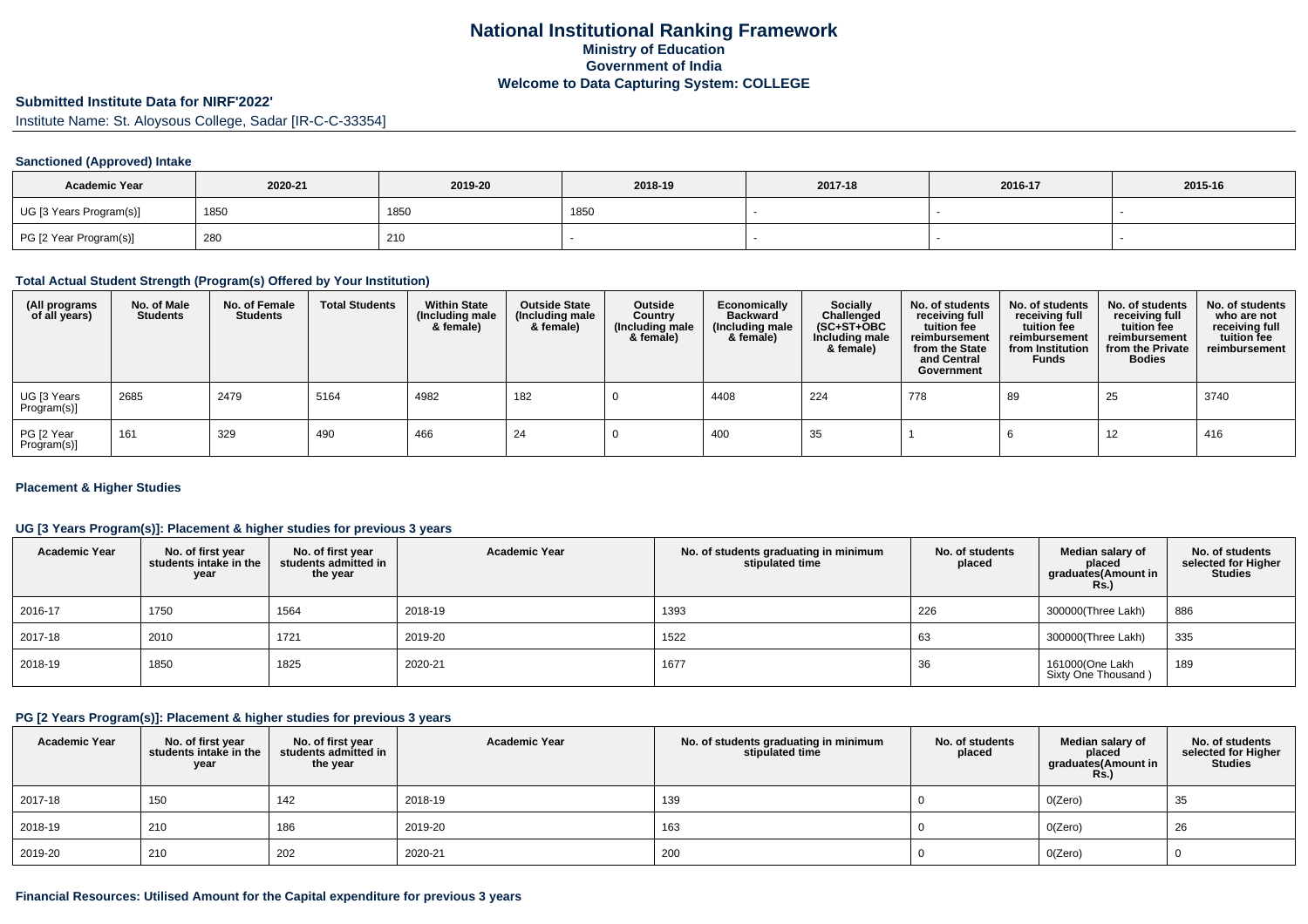| <b>Academic Year</b>                                                                            | 2020-21                                                                           |                                                                                                      | 2018-19                                                                 |
|-------------------------------------------------------------------------------------------------|-----------------------------------------------------------------------------------|------------------------------------------------------------------------------------------------------|-------------------------------------------------------------------------|
|                                                                                                 | <b>Utilised Amount</b>                                                            | <b>Utilised Amount</b>                                                                               |                                                                         |
|                                                                                                 |                                                                                   | Annual Capital Expenditure on Academic Activities and Resources (excluding expenditure on buildings) |                                                                         |
| Library                                                                                         | 992818 (Nine Lakh Ninety Two Thousand Eight Hundred<br>Eighteen)                  | 1260709 (Twelve Lakh Sixty Thousand Seven Hundred Nine)                                              | 1585996 (Fifteen Lakh Eighty Five Thousand Nine Hundred<br>Ninety Six)  |
| New Equipment for Laboratories                                                                  | 10138388 (One Crore One Lakh Thirty Eight Thousand Three<br>Hundred Eighty Eight) | 1065479 (Ten Lakh Sixty Five Thousand Four Hundred<br>Seventy Nine)                                  | 1114645 (Eleven Lakh Fourteen Thousand Six Hundred Forty<br><b>Five</b> |
| Other expenditure on creation of Capital Assets (excluding<br>expenditure on Land and Building) | 11131206 (One Crore Eleven Lakh Thirty One Thousand Two<br>Hundred Six)           | 4705261 (Forty Seven Lakh Five Thousand Two Hundred Sixty<br>One '                                   | 2033207 (Twenty Lakh Thirty Three Thousand Two Hundred<br>Seven)        |

### **Financial Resources: Utilised Amount for the Operational expenditure for previous 3 years**

| Academic Year                                                                                                                                                                                  | 2020-21                                                                                       | 2019-20                                                                               | 2018-19                                                                                |  |
|------------------------------------------------------------------------------------------------------------------------------------------------------------------------------------------------|-----------------------------------------------------------------------------------------------|---------------------------------------------------------------------------------------|----------------------------------------------------------------------------------------|--|
|                                                                                                                                                                                                | <b>Utilised Amount</b>                                                                        | <b>Utilised Amount</b>                                                                | <b>Utilised Amount</b>                                                                 |  |
|                                                                                                                                                                                                |                                                                                               | <b>Annual Operational Expenditure</b>                                                 |                                                                                        |  |
| Salaries (Teaching and Non Teaching staff)                                                                                                                                                     | 64046415 (Six Crore Forty Lakh Forty Six Thousand Four<br>Hundred Fifteen Rupees              | 83444403 (0)                                                                          | 65187121 (Six Crore Fifty One Lakh Eighty Seven Thousand<br>One Hundred Twenty One)    |  |
| Maintenance of Academic Infrastructure or consumables and<br>other running expenditures(excluding maintenance of hostels<br>and allied services, rent of the building, depreciation cost, etc) | 16457894 (One Crore Sixty Four Lakh Fifty Seven Thousand<br>Eight Hundred Ninety Four Rupees) | 22887151 (Two Crore Twenty Eight Lakh Eighty Seven<br>Thousand One Hundred Fifty One) | 25485353 (Two Crore Fifty Four Lakh Eighty Five Thousand<br>Three Hundred Fifty Three) |  |
| Seminars/Conferences/Workshops                                                                                                                                                                 | 22740 (0)                                                                                     | 287466 (Two Lakh Eighty Seven Thousand Four Hundred Sixty<br>Six)                     | 1509232 (Fifteen Lakh Nine Thousand Two Hundred Thirty<br>Two).                        |  |

# **PCS Facilities: Facilities of physically challenged students**

| 1. Do your institution buildings have Lifts/Ramps?                                                                                                         | Yes, more than 80% of the buildings |
|------------------------------------------------------------------------------------------------------------------------------------------------------------|-------------------------------------|
| 2. Do your institution have provision for walking aids, including wheelchairs and transportation from one building to another for<br>handicapped students? | Yes                                 |
| 3. Do your institution buildings have specially designed toilets for handicapped students?                                                                 | Yes, more than 80% of the buildings |

## **Faculty Details**

| Srno | Name                        | Age | Designation                                         | Gender | Qualification | <b>Experience (In</b><br><b>Months</b> ) | <b>Currently working</b><br>with institution? | <b>Joining Date</b> | <b>Leaving Date</b>      | <b>Association type</b> |
|------|-----------------------------|-----|-----------------------------------------------------|--------|---------------|------------------------------------------|-----------------------------------------------|---------------------|--------------------------|-------------------------|
|      | <b>ANKIT KUMAR</b><br>DUBEY | 36  | <b>Assistant Professor</b>                          | Male   | <b>MCA</b>    | 135                                      | Yes                                           | 01-04-2010          | $\overline{\phantom{a}}$ | Regular                 |
|      | DR SONAL RAI                | 47  | Dean / Principal /<br>Director / Vice<br>Chancellor | Female | Ph.D          | 217                                      | Yes                                           | 01-07-2003          | $\overline{\phantom{a}}$ | Regular                 |
|      | DR SHIKHA<br><b>BANSAL</b>  | 64  | Other                                               | Female | Ph.D          | 264                                      | Yes                                           | 01-08-1999          | $\overline{\phantom{a}}$ | Regular                 |
|      | DR SONALI NIGAM             | 39  | <b>Assistant Professor</b>                          | Female | Ph.D          | 193                                      | Yes                                           | 01-07-2005          | $\sim$                   | Regular                 |
|      | DR KIRAN MISHRA             | 43  | Other                                               | Female | Ph.D          | 169                                      | Yes                                           | 01-07-2007          | $\overline{\phantom{a}}$ | Regular                 |
|      | DR RENU<br>MARKHANDE        | 44  | <b>Assistant Professor</b>                          | Female | Ph.D          | 169                                      | Yes                                           | 01-07-2007          | $\overline{\phantom{a}}$ | Regular                 |
|      | DR SUTAPA ROY               | 43  | <b>Assistant Professor</b>                          | Female | Ph.D          | 169                                      | Yes                                           | 01-07-2007          | $\overline{\phantom{a}}$ | Regular                 |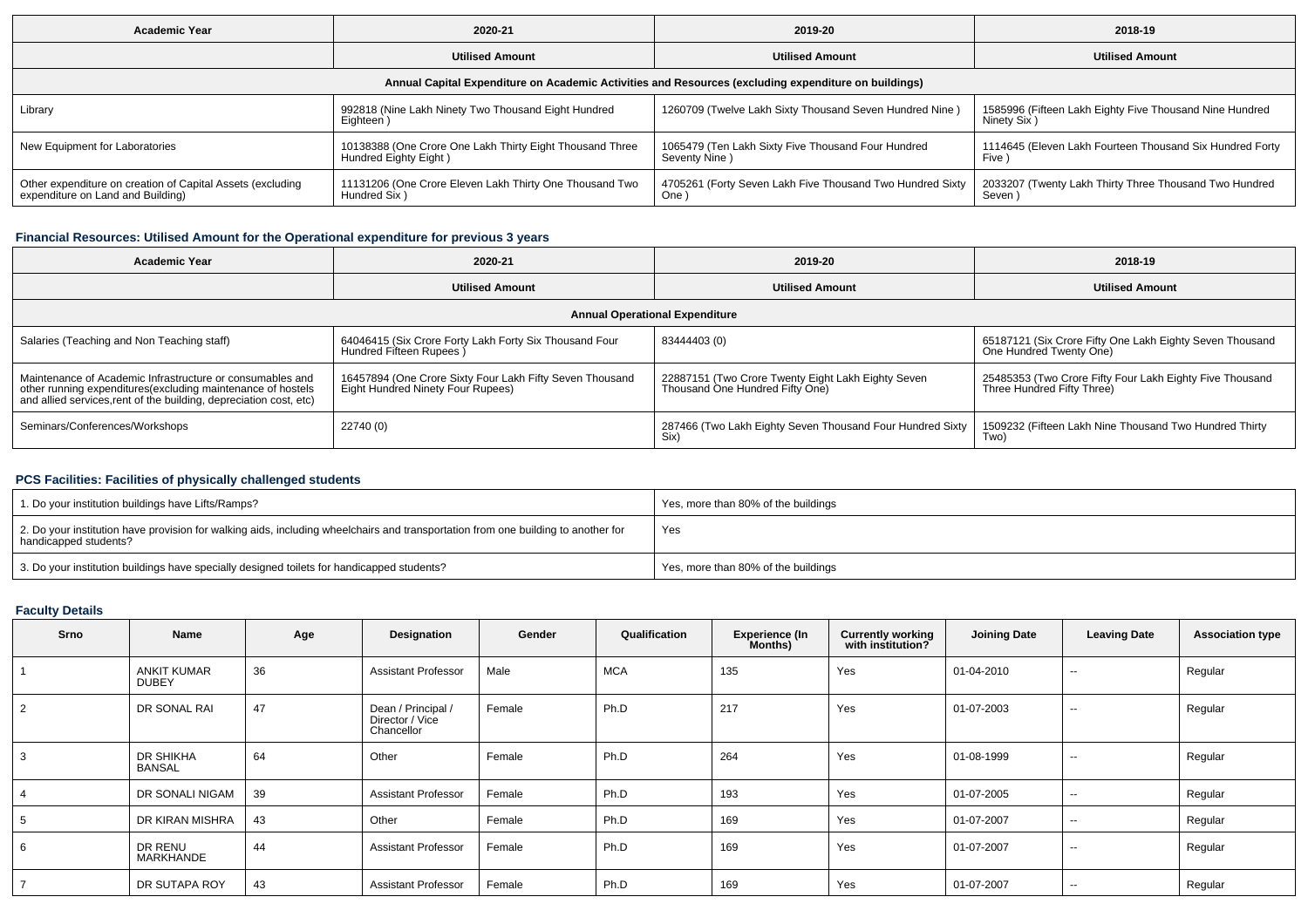| 8  | KHUSHBU<br>KESHARWANI                  | 38     | Assistant Professor                                 | Female | M. Phil    | 155 | Yes | 11-08-2008 | $\mathbf{u}$             | Regular |
|----|----------------------------------------|--------|-----------------------------------------------------|--------|------------|-----|-----|------------|--------------------------|---------|
| 9  | RASHMI A<br><b>PATRAS</b>              | 37     | <b>Assistant Professor</b>                          | Female | <b>MBA</b> | 145 | Yes | 01-07-2009 | $\sim$                   | Regular |
| 10 | DR HEPHZIBAH<br><b>BEULA JOHN</b>      | 35     | Assistant Professor                                 | Female | Ph.D       | 145 | Yes | 01-07-2009 | $\sim$                   | Regular |
| 11 | ROSHNI CHOUBEY                         | 34     | <b>Assistant Professor</b>                          | Female | M.Sc.      | 133 | Yes | 12-07-2010 | $\sim$                   | Regular |
| 12 | DR SUNIL KUMAR<br><b>TIWARI</b>        | 48     | <b>Assistant Professor</b>                          | Male   | Ph.D       | 121 | Yes | 01-07-2011 | --                       | Regular |
| 13 | DR PRAMOD<br><b>CHAITANYA</b>          | 45     | Other                                               | Male   | Ph.D       | 204 | Yes | 01-07-2004 | $\overline{\phantom{a}}$ | Regular |
| 14 | SAROJ JUNGHARE                         | 37     | <b>Assistant Professor</b>                          | Female | M. Phil    | 109 | Yes | 01-07-2012 | --                       | Regular |
| 15 | DR KUDSHIYA<br>RAZA                    | 38     | <b>Assistant Professor</b>                          | Female | Ph.D       | 108 | Yes | 16-08-2012 | $\overline{\phantom{a}}$ | Regular |
| 16 | DR PRATIBHA<br><b>DUBEY</b>            | 33     | <b>Assistant Professor</b>                          | Female | Ph.D       | 97  | Yes | 01-07-2013 | $\overline{\phantom{a}}$ | Regular |
| 17 | <b>MANISH TIWARI</b>                   | 38     | <b>Assistant Professor</b>                          | Male   | M. Phil    | 85  | Yes | 01-07-2014 | $\mathbf{u}$             | Regular |
| 18 | DR PRIYANKA<br><b>SINHA</b>            | 36     | Other                                               | Female | Ph.D       | 85  | Yes | 01-07-2014 | $\overline{\phantom{a}}$ | Regular |
| 19 | DR SOMA GUHA<br><b>DAS</b>             | 51     | <b>Assistant Professor</b>                          | Female | Ph.D       | 121 | Yes | 01-07-2011 | $\overline{a}$           | Regular |
| 20 | DR LAXMI KANT<br><b>PANDEY</b>         | 38     | Other                                               | Male   | Ph.D       | 61  | Yes | 01-07-2016 | $\overline{\phantom{a}}$ | Regular |
| 21 | DR MITA DARBARI                        | 58     | Dean / Principal /<br>Director / Vice<br>Chancellor | Female | Ph.D       | 359 | Yes | 09-09-1991 | $\overline{a}$           | Regular |
| 22 | DR CAROLINE<br>ABRAHAM                 | 59     | Other                                               | Female | Ph.D       | 303 | Yes | 02-04-1996 | --                       | Regular |
| 23 | DR ZAREEN<br><b>BAKSH</b>              | 42     | <b>Assistant Professor</b>                          | Female | Ph.D       | 168 | Yes | 17-07-2007 | $\mathbf{u}$             | Regular |
| 24 | ABHILASHA<br><b>SANKARI</b>            | 36     | <b>Assistant Professor</b>                          | Female | M. Phil    | 121 | Yes | 01-07-2011 | $\mathbf{u}$             | Regular |
| 25 | DR RAMENDRA<br>PRASAD OJHA             | 57     | <b>Assistant Professor</b>                          | Male   | Ph.D       | 274 | Yes | 01-09-1998 | $\sim$                   | Regular |
| 26 | <b>SUKHVINDAR</b><br><b>KAUR WALIA</b> | 39     | <b>Assistant Professor</b>                          | Female | M. Phil    | 205 | Yes | 01-07-2004 | $\mathbf{u}$             | Regular |
| 27 | DR MANJU MARIA<br>SOLOMAN              | 54     | Other                                               | Female | Ph.D       | 193 | Yes | 01-07-2005 | $\sim$                   | Regular |
| 28 | DR TARVINDER<br>KAUR KAINTH            | 39     | <b>Assistant Professor</b>                          | Female | Ph.D       | 181 | Yes | 01-07-2006 | $\overline{\phantom{a}}$ | Regular |
| 29 | DR SANJAY<br>KUMAR RAJAK               | 48     | <b>Assistant Professor</b>                          | Male   | Ph.D       | 169 | Yes | 01-07-2007 | $\overline{\phantom{a}}$ | Regular |
| 30 | DR NISHA PANDEY                        | 38     | <b>Assistant Professor</b>                          | Female | Ph.D       | 166 | Yes | 03-09-2007 | $\overline{\phantom{a}}$ | Regular |
| 31 | DR REETA<br>CHOUHAN                    | 44     | Other                                               | Female | Ph.D       | 145 | Yes | 01-07-2009 | $\sim$                   | Regular |
| 32 | DR FEMINA SOBIN                        | $37\,$ | <b>Assistant Professor</b>                          | Female | Ph.D       | 145 | Yes | 01-07-2009 | $\sim$                   | Regular |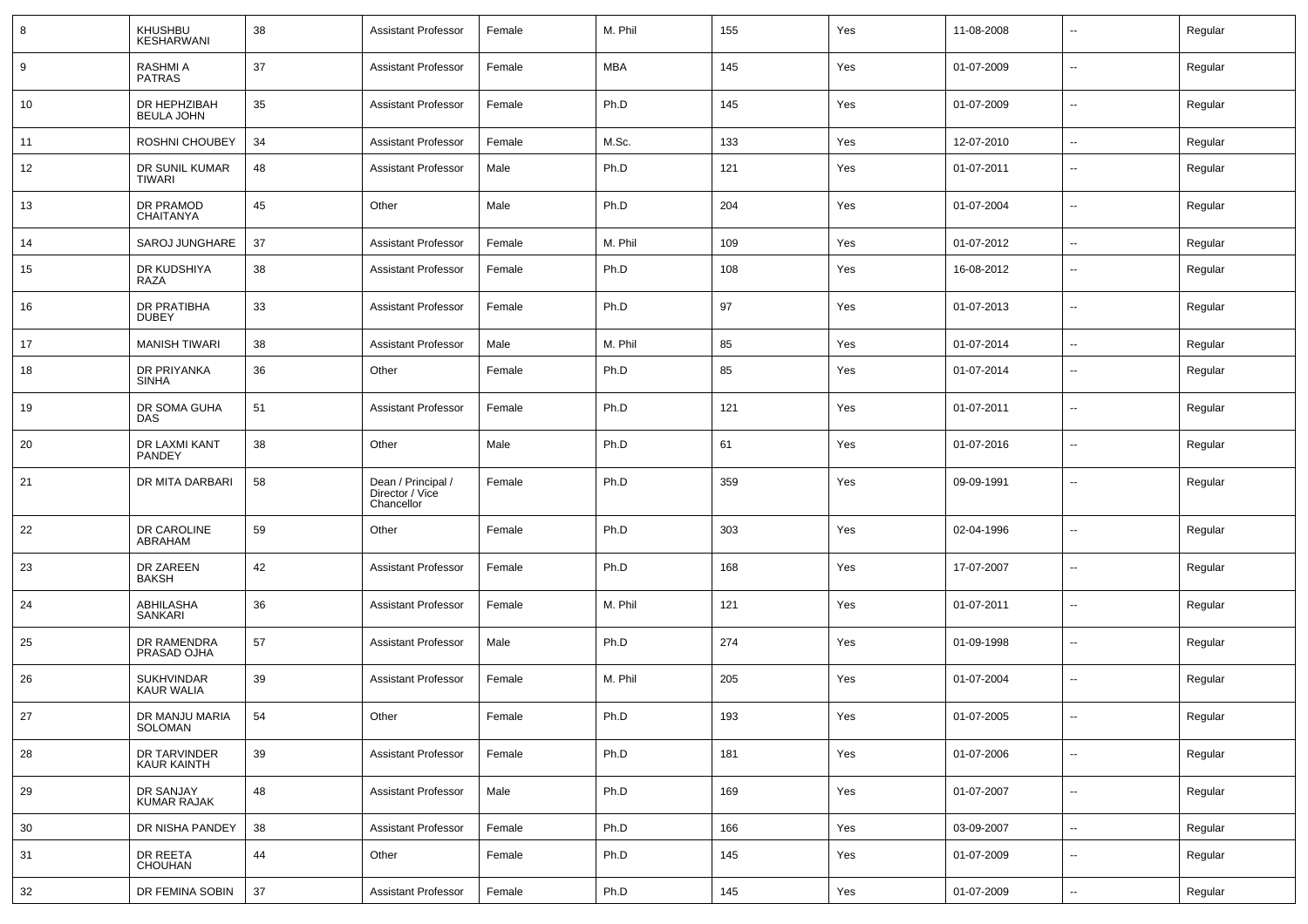| 33 | J RAJESHWAR<br>RAO                | 36 | <b>Assistant Professor</b>                          | Male   | <b>MCA</b> | 138 | Yes | 19-01-2010 | $\overline{\phantom{a}}$ | Regular |
|----|-----------------------------------|----|-----------------------------------------------------|--------|------------|-----|-----|------------|--------------------------|---------|
| 34 | DR POONAM<br><b>PENDKE</b>        | 42 | <b>Assistant Professor</b>                          | Female | Ph.D       | 133 | Yes | 01-07-2010 | $\sim$                   | Regular |
| 35 | DR ASHU JAIN                      | 35 | <b>Assistant Professor</b>                          | Female | Ph.D       | 125 | Yes | 10-01-2011 | $\sim$                   | Regular |
| 36 | SHRADHA SONI                      | 36 | <b>Assistant Professor</b>                          | Female | <b>MCA</b> | 121 | Yes | 01-07-2011 | $\sim$                   | Regular |
| 37 | DR MARY RAYMER                    | 41 | <b>Assistant Professor</b>                          | Female | Ph.D       | 118 | Yes | 01-09-2011 | $\overline{\phantom{a}}$ | Regular |
| 38 | <b>ENOSH PHILIP</b>               | 32 | <b>Assistant Professor</b>                          | Male   | M.Sc.      | 108 | Yes | 01-08-2012 | $\overline{\phantom{a}}$ | Regular |
| 39 | PRAKASH KUMAR<br>LANGE            | 33 | <b>Assistant Professor</b>                          | Male   | M.Sc.      | 96  | Yes | 16-08-2013 | $\overline{\phantom{a}}$ | Regular |
| 40 | DR MEENAKSHI<br><b>SWAMY</b>      | 36 | <b>Assistant Professor</b>                          | Female | Ph.D       | 85  | Yes | 01-07-2014 | --                       | Regular |
| 41 | DR RAJNIL<br><b>SHARMA</b>        | 32 | <b>Assistant Professor</b>                          | Female | Ph.D       | 85  | Yes | 01-07-2014 | --                       | Regular |
| 42 | SWOPNIL JUSTIN                    | 36 | <b>Assistant Professor</b>                          | Male   | M. Phil    | 79  | Yes | 05-01-2015 | $\mathbf{u}$             | Regular |
| 43 | DR MANJU DIXIT                    | 51 | <b>Assistant Professor</b>                          | Female | Ph.D       | 73  | Yes | 06-07-2015 | $\mathbf{u}$             | Regular |
| 44 | <b>DR ANJALI</b><br><b>DSOUZA</b> | 62 | Dean / Principal /<br>Director / Vice<br>Chancellor | Female | Ph.D       | 338 | Yes | 19-05-1993 | $\overline{\phantom{a}}$ | Regular |
| 45 | <b>RANJIT LAKRA</b>               | 47 | <b>Assistant Professor</b>                          | Male   | M.Ed       | 61  | Yes | 01-07-2016 | $\sim$                   | Regular |
| 46 | <b>SEEMA</b><br><b>POTPHODE</b>   | 38 | <b>Assistant Professor</b>                          | Female | M.Ed       | 61  | Yes | 01-07-2016 | $\overline{\phantom{a}}$ | Regular |
| 47 | <b>HARISH DUBEY</b>               | 49 | <b>Assistant Professor</b>                          | Male   | M. Phil    | 61  | Yes | 01-07-2016 | $\sim$                   | Regular |
| 48 | DR TAPSI NAGRAJ                   | 58 | <b>Assistant Professor</b>                          | Female | Ph.D       | 73  | Yes | 01-07-2015 | ۰.                       | Regular |
| 49 | DR G VAZHAN<br>ARASU              | 53 | Dean / Principal /<br>Director / Vice<br>Chancellor | Male   | Ph.D       | 267 | Yes | 01-05-1999 | $\overline{a}$           | Regular |
| 50 | DR SIBY SAMUEL                    | 52 | Other                                               | Female | Ph.D       | 217 | Yes | 01-07-2003 | --                       | Regular |
| 51 | DR RUPALI<br>AHLUWALIA            | 39 | Other                                               | Female | Ph.D       | 205 | Yes | 01-07-2004 | --                       | Regular |
| 52 | DR PEARLY JACOB                   | 48 | Other                                               | Female | Ph.D       | 181 | Yes | 01-07-2006 | $\sim$                   | Regular |
| 53 | DR ROSHAN LAL<br><b>SONDHIYA</b>  | 39 | <b>Assistant Professor</b>                          | Male   | Ph.D       | 169 | Yes | 01-07-2007 | $\overline{\phantom{a}}$ | Regular |
| 54 | DR REENA<br><b>THOMAS</b>         | 43 | Assistant Professor                                 | Female | Ph.D       | 165 | Yes | 01-10-2007 |                          | Regular |
| 55 | DR TUHINA JOHRI                   | 43 | Other                                               | Female | Ph.D       | 145 | Yes | 01-07-2009 | $\sim$                   | Regular |
| 56 | DR NIHARIKA A<br><b>SINGH</b>     | 36 | <b>Assistant Professor</b>                          | Female | Ph.D       | 145 | Yes | 01-07-2009 | $\overline{\phantom{a}}$ | Regular |
| 57 | PRABHJYOT KAUR<br>HARYAL          | 36 | <b>Assistant Professor</b>                          | Female | <b>MCA</b> | 138 | Yes | 11-01-2010 | Ξ.                       | Regular |
| 58 | DR RUNA PAUL                      | 45 | <b>Assistant Professor</b>                          | Female | Ph.D       | 142 | Yes | 16-09-2010 | Щ,                       | Regular |
| 59 | DR DILIP KOSHTA                   | 46 | <b>Assistant Professor</b>                          | Male   | Ph.D       | 121 | Yes | 01-07-2011 | $\sim$                   | Regular |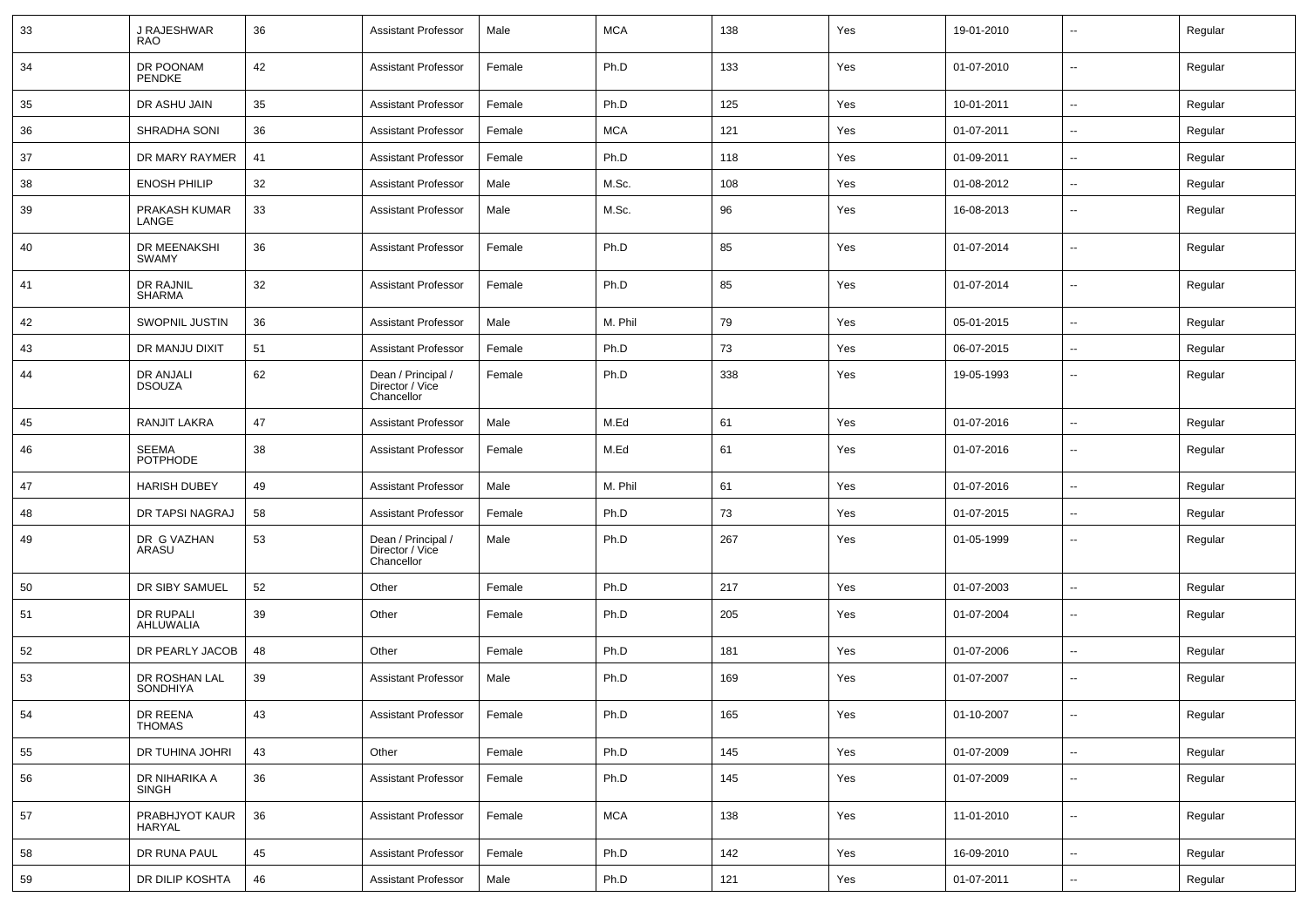| 60 | <b>HARBAKSH</b><br><b>MOOLCHANDANI</b>     | 49 | <b>Assistant Professor</b> | Male   | M.COM      | 204 | Yes | 01-07-2004 | $\sim$                   | Regular |
|----|--------------------------------------------|----|----------------------------|--------|------------|-----|-----|------------|--------------------------|---------|
| 61 | DR YOGESH<br>ASHAR                         | 45 | <b>Assistant Professor</b> | Male   | Ph.D       | 108 | Yes | 13-07-2012 | $\sim$                   | Regular |
| 62 | <b>NITIN SWAMY</b>                         | 33 | <b>Assistant Professor</b> | Male   | M.Sc.      | 106 | Yes | 06-09-2012 | $\sim$                   | Regular |
| 63 | DR ARCHANA<br>PASARI                       | 48 | <b>Assistant Professor</b> | Female | Ph.D       | 132 | Yes | 01-08-2013 | --                       | Regular |
| 64 | SATYENDRA JAIN                             | 38 | <b>Assistant Professor</b> | Male   | M.Sc.      | 85  | Yes | 01-07-2014 | $\overline{\phantom{a}}$ | Regular |
| 65 | DR NIDHI<br><b>KHURANA</b>                 | 37 | <b>Assistant Professor</b> | Female | Ph.D       | 85  | Yes | 01-07-2014 | $\overline{\phantom{a}}$ | Regular |
| 66 | DR DAYA<br><b>SHANKER</b><br><b>GAUTAM</b> | 34 | <b>Assistant Professor</b> | Male   | Ph.D       | 125 | Yes | 01-03-2011 | $\overline{\phantom{a}}$ | Regular |
| 67 | DR KOMAL RAWAT                             | 31 | <b>Assistant Professor</b> | Female | Ph.D       | 73  | Yes | 01-07-2015 | -−                       | Regular |
| 68 | DR MANDIRA KAR                             | 60 | Other                      | Female | Ph.D       | 348 | Yes | 14-08-1992 |                          | Regular |
| 69 | DR SUSHMA PILLAI                           | 50 | <b>Assistant Professor</b> | Female | Ph.D       | 61  | Yes | 01-07-2016 | $\overline{\phantom{a}}$ | Regular |
| 70 | <b>SOMY JACOB</b>                          | 47 | <b>Assistant Professor</b> | Female | M.Ed       | 59  | Yes | 01-09-2016 |                          | Regular |
| 71 | DR VISHWAS<br><b>PATEL</b>                 | 44 | <b>Assistant Professor</b> | Male   | Ph.D       | 263 | Yes | 20-08-1999 | $\overline{\phantom{a}}$ | Regular |
| 72 | DR NILANJANA<br><b>PATHAK</b>              | 57 | Other                      | Female | Ph.D       | 217 | Yes | 01-07-2003 | ۵.                       | Regular |
| 73 | DR SMARIKA<br>LAWRANCE                     | 39 | <b>Assistant Professor</b> | Female | Ph.D       | 193 | Yes | 01-07-2005 | ۵.                       | Regular |
| 74 | DR ANTHONIMA K<br><b>ROBIN</b>             | 43 | <b>Assistant Professor</b> | Female | Ph.D       | 205 | Yes | 01-07-2004 | $\overline{\phantom{a}}$ | Regular |
| 75 | DR PREETI JAIN                             | 36 | <b>Assistant Professor</b> | Female | Ph.D       | 169 | Yes | 01-07-2007 | $\sim$                   | Regular |
| 76 | DR ARCHANA<br>SINGHAL                      | 59 | <b>Assistant Professor</b> | Female | Ph.D       | 145 | Yes | 01-07-2009 | $\overline{\phantom{a}}$ | Regular |
| 77 | DR PRIYANKA<br><b>SHARMA</b>               | 43 | <b>Assistant Professor</b> | Female | Ph.D       | 145 | No  | 01-07-2009 | 30-04-2021               | Regular |
| 78 | DR SWETA<br><b>LIKHITKAR</b>               | 45 | <b>Assistant Professor</b> | Female | Ph.D       | 145 | Yes | 01-07-2009 | $\overline{\phantom{a}}$ | Regular |
| 79 | <b>AMIT KUMAR</b><br>YADAV                 | 40 | <b>Assistant Professor</b> | Male   | <b>MCA</b> | 137 | Yes | 15-02-2010 | ⊷.                       | Regular |
| 80 | <b>MALA DAS</b>                            | 41 | Assistant Professor        | Female | M. Phil    | 133 | Yes | 01-07-2010 | $\overline{\phantom{a}}$ | Regular |
| 81 | SHRADDHA<br>SHRIVASTAVA                    | 36 | Assistant Professor        | Female | M.COM      | 137 | Yes | 01-02-2010 | $\overline{\phantom{a}}$ | Regular |
| 82 | DR MAMTA<br><b>GOKHALE</b>                 | 54 | <b>Assistant Professor</b> | Female | Ph.D       | 157 | Yes | 01-07-2008 | $\sim$                   | Regular |
| 83 | DR POOJA SETHI                             | 33 | <b>Assistant Professor</b> | Female | Ph.D       | 118 | Yes | 01-09-2011 | $\overline{\phantom{a}}$ | Regular |
| 84 | DR AMITA<br>CHHATRI                        | 36 | <b>Assistant Professor</b> | Female | Ph.D       | 108 | Yes | 01-08-2012 | $\sim$                   | Regular |
| 85 | DR AKHILESH<br>KUMAR PATHAK                | 33 | <b>Assistant Professor</b> | Male   | Ph.D       | 97  | Yes | 01-07-2013 | $\sim$                   | Regular |